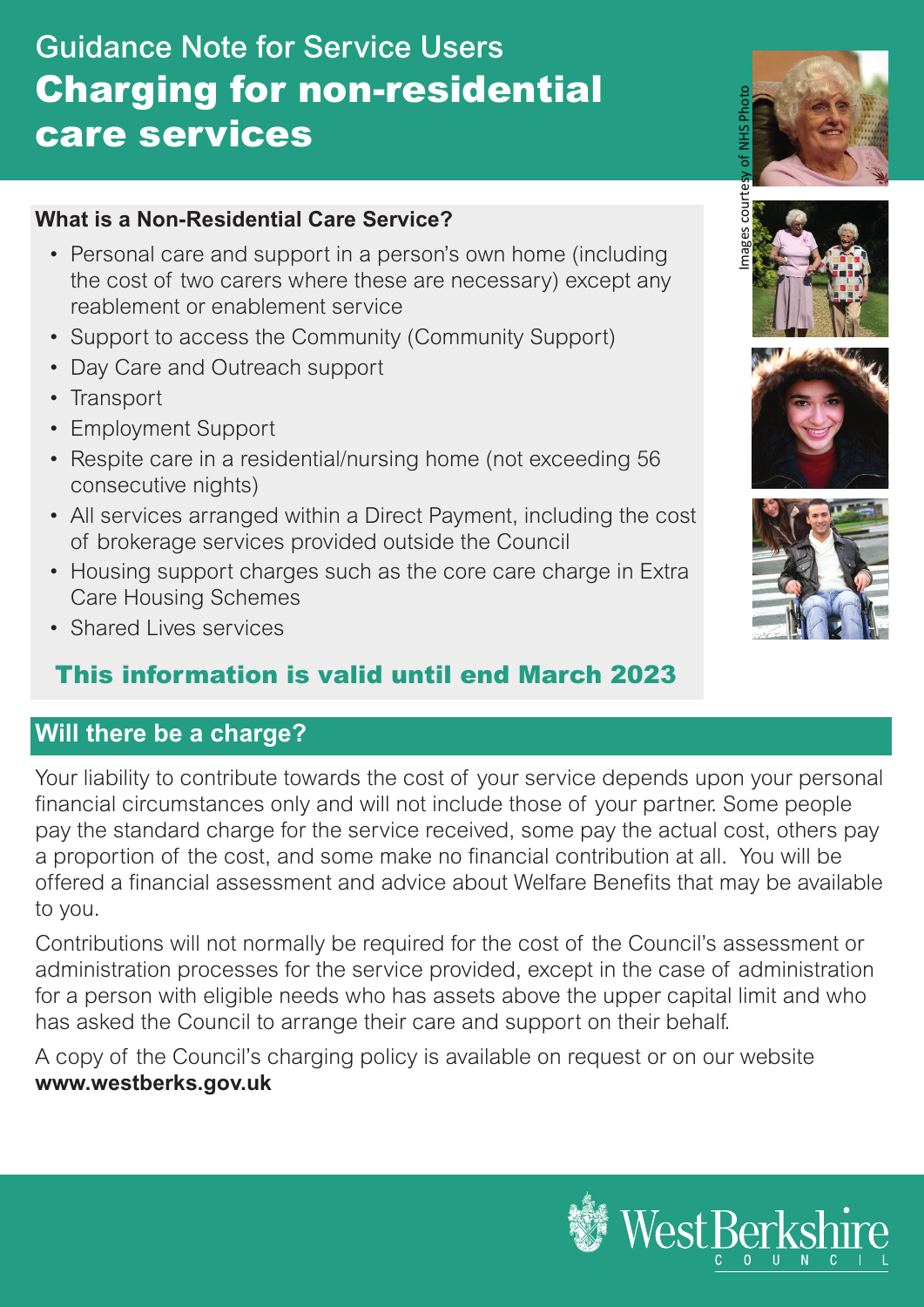## **What makes you liable to a charge**

• If you have in excess of £23,250 in capital/savings you will be charged the standard rate for all of the services you receive. You will also be charged an administration fee of £241 per annum relating to the arrangement fee of your care and support.

#### *Capital and savings can include:*

- cash  $-$  savings bonds
- premium bonds stocks and shares
- funds held in bank, building society and Post Office accounts
- value of land or property (other than the home in which you live), although some property can be disregarded.
- If capital/savings are held in joint names, an equal proportion will be assumed.
- If you have less than £23,250 in capital/savings you can be financially assessed to calculate a reasonable contribution towards the cost of your care.

The assessment will take into account your income plus a notional income from capital/ savings between £14,250 and £23,250 (£1 income for every £250 or part £250) less allowable expenses to identify an income to which the charge can be applied.

Some income and capital can be disregarded and so we would always recommend that you engage in the financial assessment process.

## **Why does the Council charge an administration fee?**

The Care Act (2014) allows Local Authorities to charge an administration fee for arranging care and support if a person with eligible care needs has assets above the upper capital limit. The fee takes into account the cost of negotiating and/or managing the contract with a provider and any administration costs incurred. The fee will apply for as long as the Council is administering the care contract and this means that invoices for the fee may be raised for weeks where no care or support is received.

### **Who is charged an administration fee?**

If you have assets in excess of £23,250.00 (known as the upper capital limit) you will be charged the administration fee. The fee is currently £241.00 per year and is invoiced on a four-weekly basis. However, if the only service that you receive from the Council is a core charge because you live in an Extra Care Housing scheme or a telecare service the fee will not apply.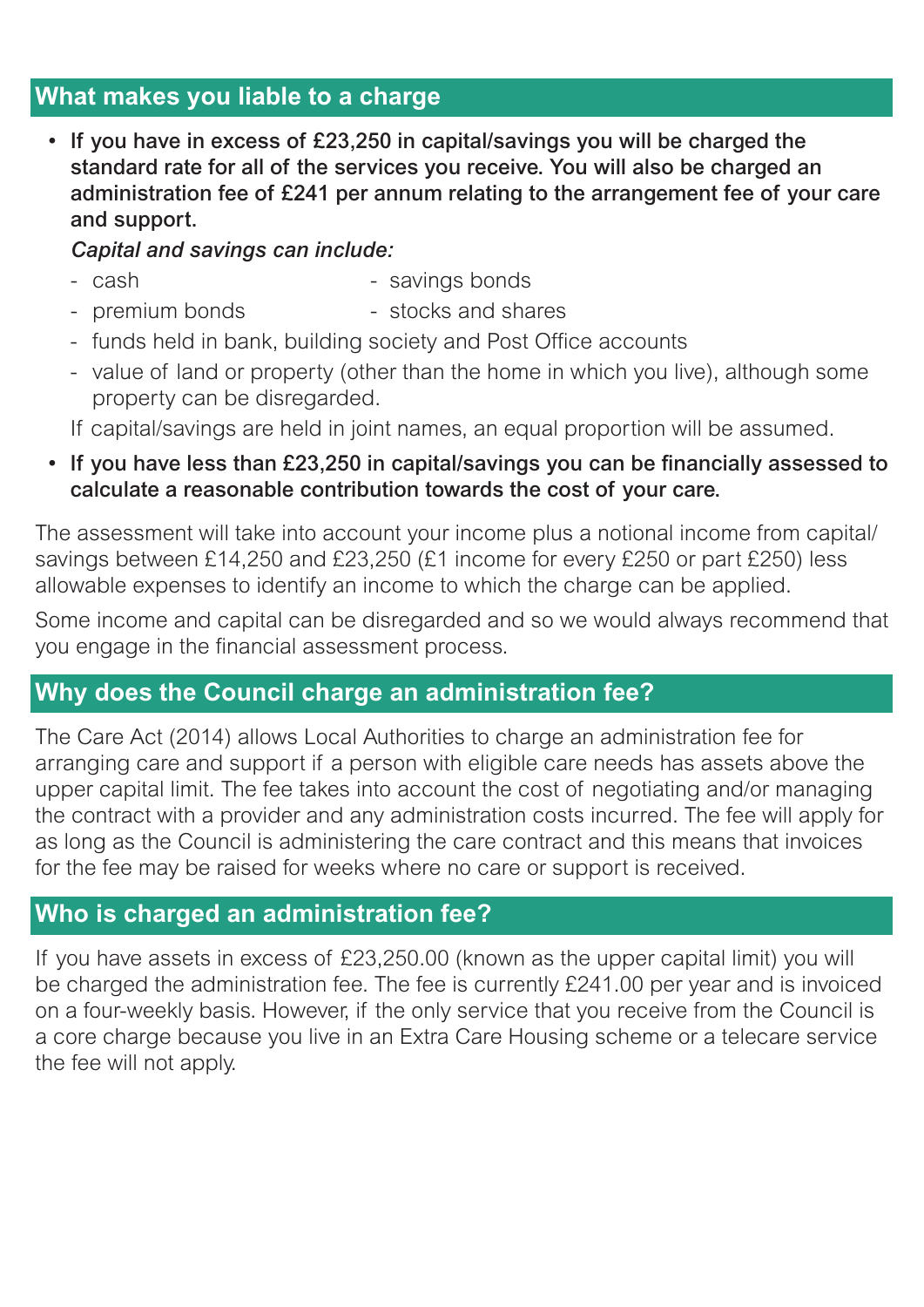# **Would I be better off arranging my own care?**

The reasons for asking the Council to arrange care as opposed to contracting directly with an agency of your own choice are varied and individual to the person receiving care. Finances could influence your decision but the amount of control that you have over the contract may also be important to you. If the Council commissions your care, the care provider will be one of the providers on our approved provider list and we are unable to guarantee that your care will be provided at a specific time, as it will depend on the care provider's rotas.

The Council's various rates for care and support services are shown at the end of this leaflet, the rates are standard and do not vary for weekends or bank holidays.

The Council's standard rates can be used to compare with the rates of local care providers. Your social care practitioner/social worker will be able to provide you with a list of care providers in the area.

If you contract directly with a care provider you will be negotiating and managing your own contract, the Council will not be involved.

#### **Deprivation of capital**

Transferring an asset out of your name does not necessarily mean that it will not be taken into account in a financial assessment. During the financial assessment process the Council can look for evidence of deliberate or intentional deprivation of capital. This could be for example, gifting money or transferring property or other assets.

### **What is deprivation of capital?**

The term deprivation covers a broad range of ways in which the owner of an asset might transfer it out of his or her possession. For example:

- a lump sum payment such as a gift or to pay off another person's debt
- transferring the title deeds of a property to someone else
- putting money into a trust that cannot be revoked
- converting money into another form that has to be disregarded from the financial assessment, e.g. personal possessions, investment bonds with life assurance
- reducing capital through substantial expenditure on items such as expensive holidays or extravagant living
- selling an asset for less than its true value

Deliberate deprivation occurs when an individual transfers an asset out of his or her possession to place him or herself in a better position regarding the financial assessment and reduce the charge towards his / her care and support.

In making decisions about deprivation of capital the Council will want to establish the reason for the transfer or disposal including why it was done when it was. We may want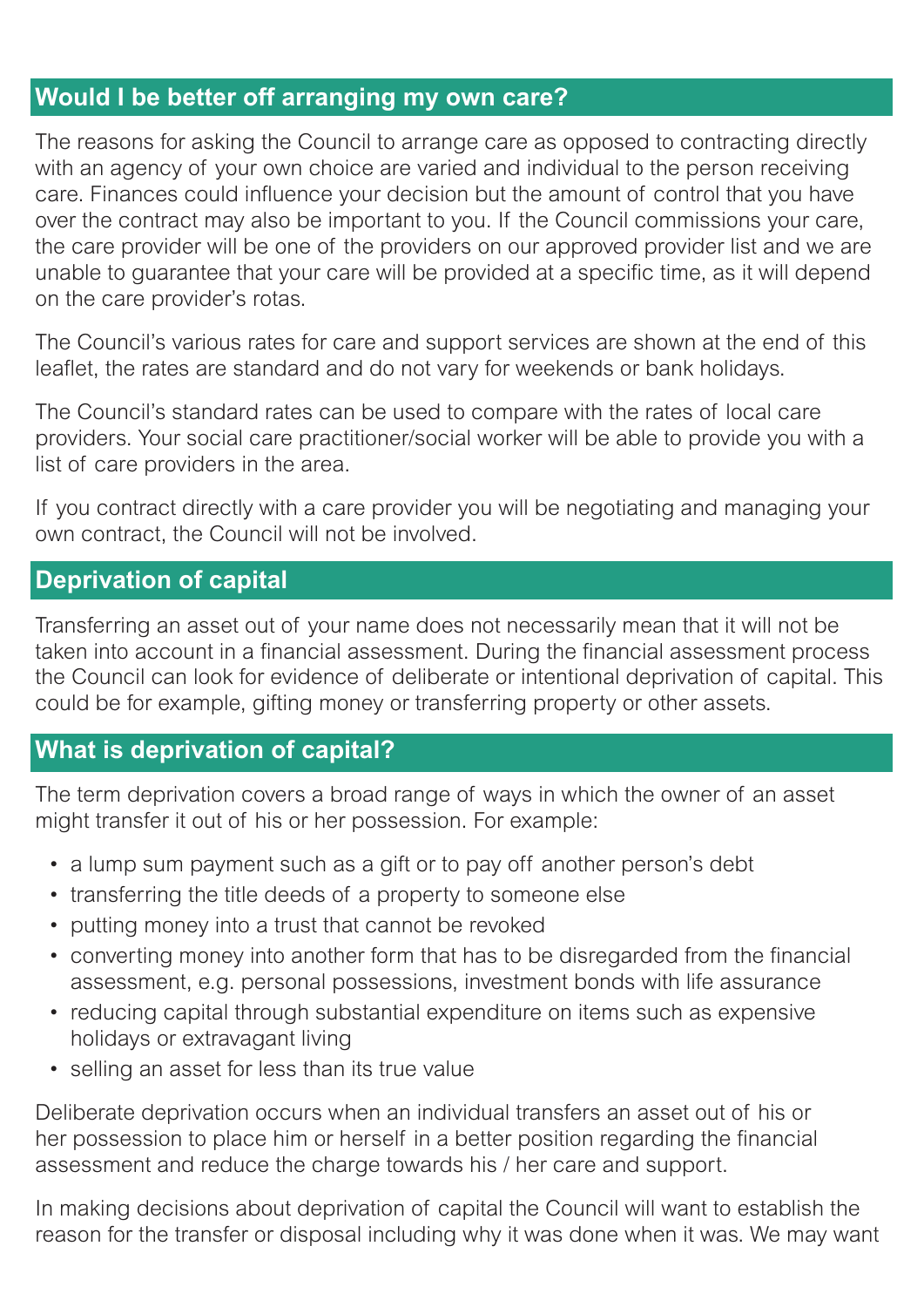to see receipts or documentary evidence. We will look to see if the transaction took place at a time when care needs were being considered and consider if "gifts" were made historically and regularly.

Unlike other rules such as Income Tax, Capital Gains or Inheritance Tax, there is no limit to how far back the Council can consider possible deprivation. Similarly, tax rules surrounding gifting do not apply.

If you are found to have deliberately deprived yourself of capital you can be treated as having "notional capital" to the value of the capital that you have disposed of in your financial assessment. If the notional capital added to your actual capital comes to more than £23,250, the Council may assess you as being able to meet the full cost of your care and support.

You will be notified in writing of the outcome of your financial assessment. If you disagree with the decision the letter will give you details of how to request a review.

# **What if you don't want to disclose your financial details?**

If you do not want to undergo a full financial assessment but nonetheless want to access Council support to meet your care needs, the Council must be satisfied on the basis of evidence that you can afford and continue to afford, any charges due. You will be required to complete a financial assessment form and provide sufficient information and evidence as required above. This is called a light-touch financial assessment.

It is to your advantage to fully disclose your financial information to ensure that you are charged correctly and for the Assessment Officer to provide advice about benefit entitlement.

If you do not fully disclose your finances you will be charged the full cost of your care and support, the charges are listed at the end of this leaflet. You will also be charged an administration fee of £241.00 per year (pro-rata) for the Council to arrange your care.

#### **Who does the financial assessment?**

The Council's Financial Assessment and Charging Officers carry out financial assessments. Your care manager will arrange for a Financial Assessment and Charging Officer to contact you. These officers will also be able to offer you advice about the welfare benefits available to you and, if necessary, help you to make any relevant claims. If you have a partner, to be able to receive full benefit advice, your partner will need to be willing to disclose their financial information.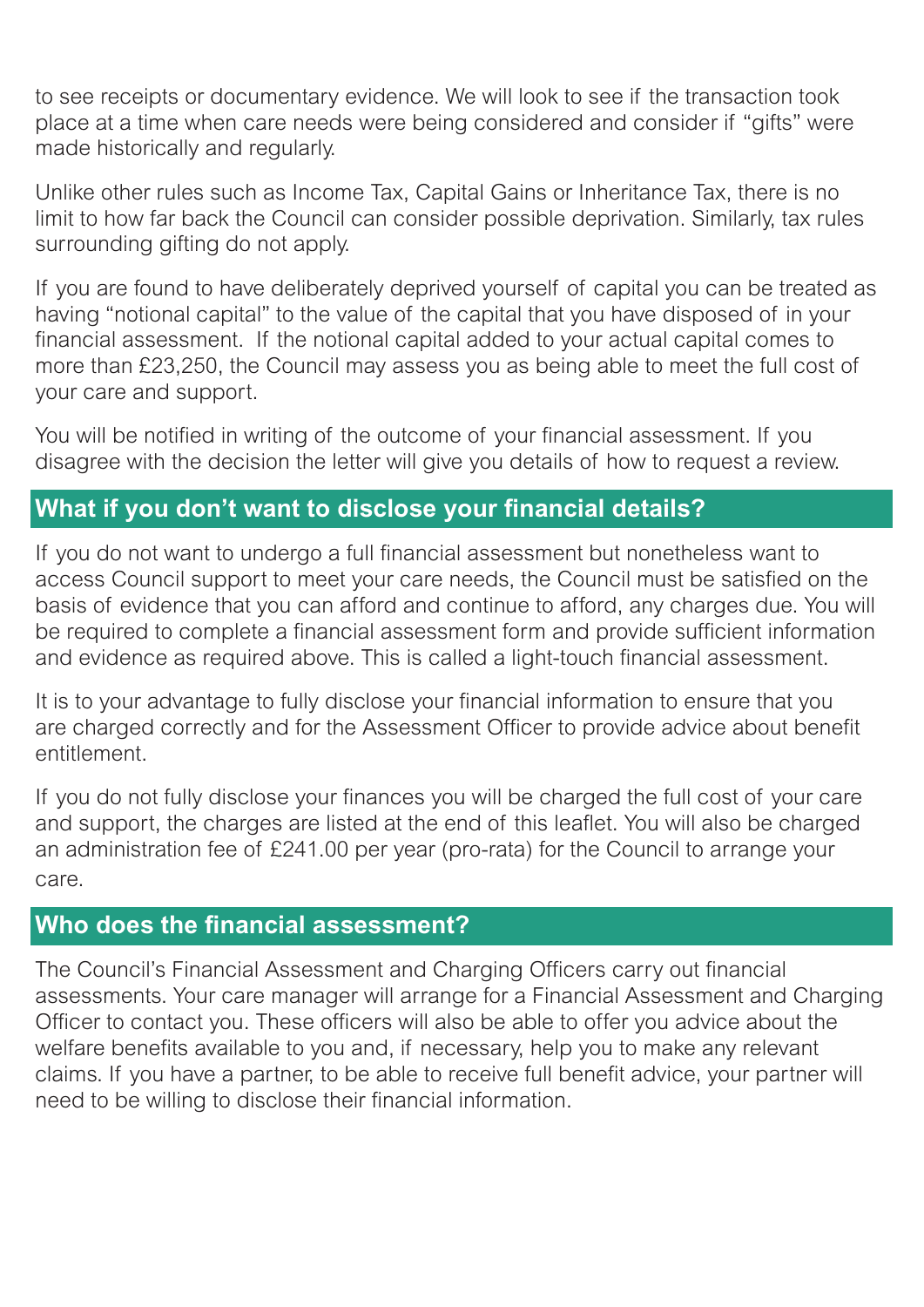## **The financial assessment**

#### This is how we carry out an assessment and calculate the charges:

- We will ask for details of all your income and savings. Income paid to a partner that is based on your joint financial circumstances (for example Pension Credit or Income Support) must be declared.
- We will then deduct an allowance for your general living expenses. This allowance is based on rules given by the government and is termed a Minimum Income Guarantee (MIG), see below for more details. We will also take into account your housing costs, including council tax, rent and mortgage payments that are not covered by benefit. If you own your own home we will also deduct buildings insurance.
- We will then deduct any extra expenses that you have due to age, illness or disability (usually called 'disability related expenses' see below).
- The amount left will be the maximum amount that we will charge you each week for your non-residential care services.
- If the cost of your service is less than this amount you will only be charged the cost of your service.

#### **What proof do we need?**

When you provide details of your finances we will need to see proof of the figures that you give us. You will also need to show records of your Disability Related Expenditure. If you do not currently have records you must keep records for future reviews of your assessment.

## **Minimum Income Guarantee (MIG) for General Living Expenses**

| <b>Eligibility criteria</b>                                                                                      | <b>MIG</b>                                 |  |
|------------------------------------------------------------------------------------------------------------------|--------------------------------------------|--|
| Age 18 or over, up to qualifying age for Pension<br>Credit                                                       | £135.70 per week                           |  |
| Age 18 or over, up to qualifying age for Pension<br>Credit and qualifying for the Enhanced Disability<br>Premium | £156.00 per week                           |  |
| Reached or over qualifying age for Pension Credit                                                                | £194.70 per week                           |  |
| Eligible for a Carer Premium                                                                                     | An additional £44.55 per week              |  |
| Responsible for a child, and a member of the same<br>household as that child                                     | An additional £86.20 per week<br>per child |  |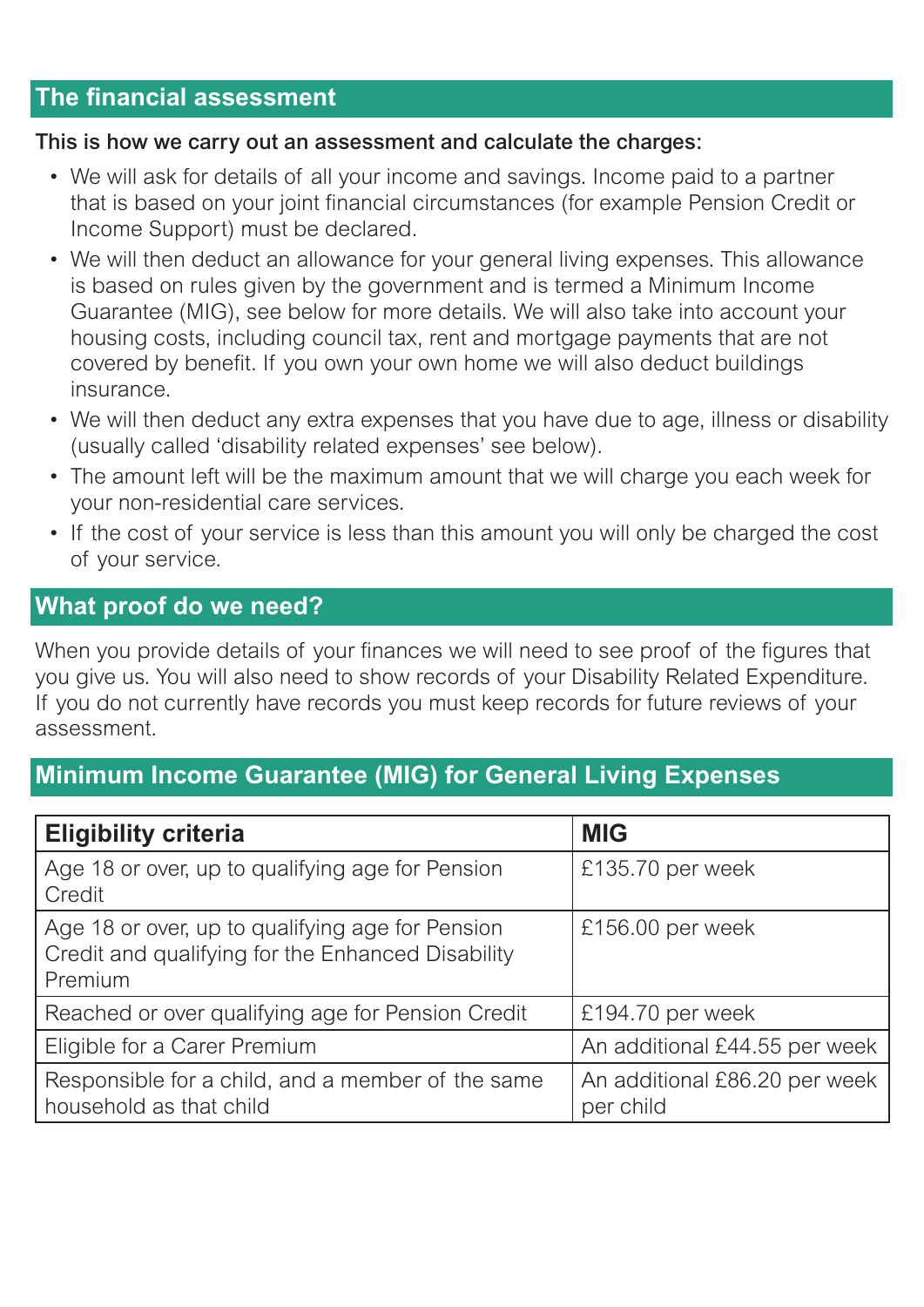## **Disability Related Expenses**

The Council has a duty to local tax payers to ensure that public funds are used appropriately. Therefore, in order to be fair and reasonable to both the person receiving support and to local Council Tax payers, careful consideration will be given to Disability Related Expenditure.

Voluntary unpaid support from family and/or friends is not a disability-related expense.

Disability Related Expenditure (DRE) is any reasonable additional cost that a person incurs to meet their specific needs due to age, a medical condition or disability.

DRE will be considered when:

- the extra cost is needed due to age, a medical condition or disability as identified in the person's community care assessment; and
- the cost is reasonable and can be verified (receipts will be requested); and
- it is not reasonable for a lower cost alternative item or service to be used.

Examples of items that could be considered as a disability related expense are:

- Additional costs due to incontinence or dietary needs, confirmation from a GP may be required
- Above average heating costs
- Specialist clothing or footwear or additional wear and tear to clothing or footwear
- Purchase, maintenance and repair of disability equipment
- Transport costs necessitated by illness or disability over and above the mobility component of Disability Living Allowance or Personal Independence Payment
- Reasonable costs of basic gardening maintenance, cleaning or domestic help if not met by social services.

The above list is not exhaustive and each case will be considered on an individual basis.

In determining the reasonable costs of basic garden maintenance, cleaning or domestic help, consideration will be given to establish if the person receiving care is solely responsible for the tasks and if they choose to live in a property that is underoccupied or with a large garden.

Basic gardening will be limited to prevent the property from appearing as though a vulnerable person lives there; grass cutting and minimal hedge trimming at an agreed hourly rate.

Cleaning will be limited to the rooms necessary for the use of the person receiving support and at an agreed hourly rate.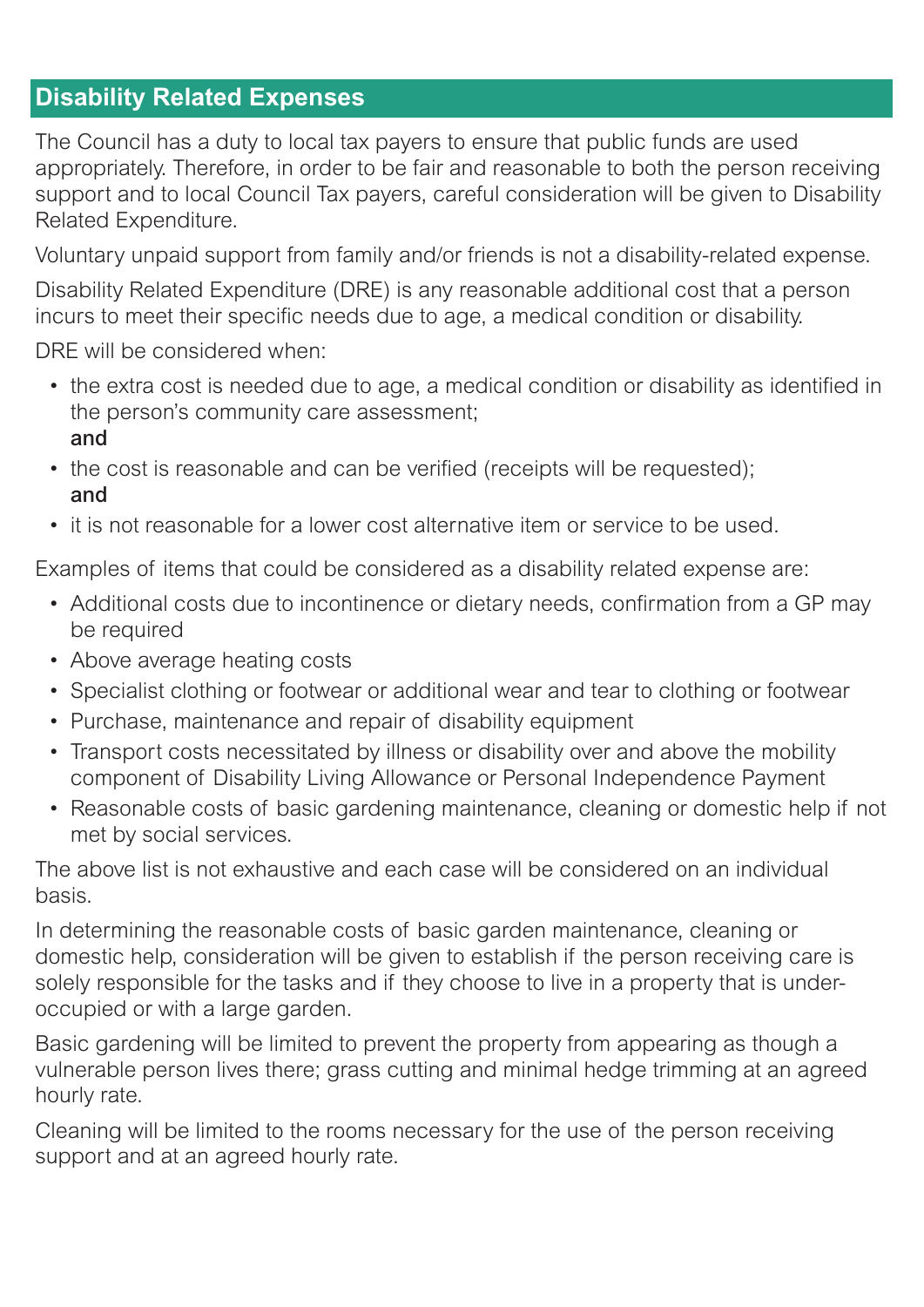Home maintenance is not usually a disability related expense. If help is not available from family or friends there are agencies in the community, for example **Age UK Berkshire 0118 959 4242** specifically helping vulnerable and disabled people with DIY and tasks involving manual labour. These agencies give concessions to the people that they support or charge much less than private contractors. In contrast other people in the community would have to pay the full cost.

#### **Future reassessments**

We will revise your financial assessment in April each year in line with the increases in benefits and pensions that occur at that time.

In addition to this you will be contacted every year to ensure that your charge is still correct.

All changes in the financial information used in an assessment must be notified to the Financial Assessment & Charging Team as soon as they occur as they may affect the amount that you have been assessed to pay.

This includes increases/decreases in income and/or benefits and pensions or capital, changes in expenses and in the way that capital or investments are held.

## **Changes that may affect your charge**

- Changes that may affect the amount you pay:
	- *we do not provide the service agreed*
	- *- you give notice to the service provider that you don't require the service*
	- *- you are sick or in hospital and don't require the planned support*
- If you fail to notify the service provider at least 24 hours in advance that you don't require the service you will be charged as though you have received the service.
- If a service provider has attended your home to provide care and support but is turned away by you, you will be charged a nominal amount which could be up to the cost of a 15 minute call.
- Small variations in the service that you get may not affect the amount that you are charged, especially if you get a lot of care but are assessed to pay a low maximum weekly charge.

# **How you will know whether you will be liable to a charge**

You will be notified of the charge or that there is no charge for your service.

If there is an assessed charge this figure will represent the maximum amount that you might be required to pay in any charging week. A charging week runs from Monday to Sunday. Irrespective of the day on which your care begins, you may be required to pay your full assessed charge depending on the cost of the care.

For example you have a maximum assessed charge of £80.00 per week.

You receive 10 hours of personal care within a charging week, this support will cost the Council more than £80.00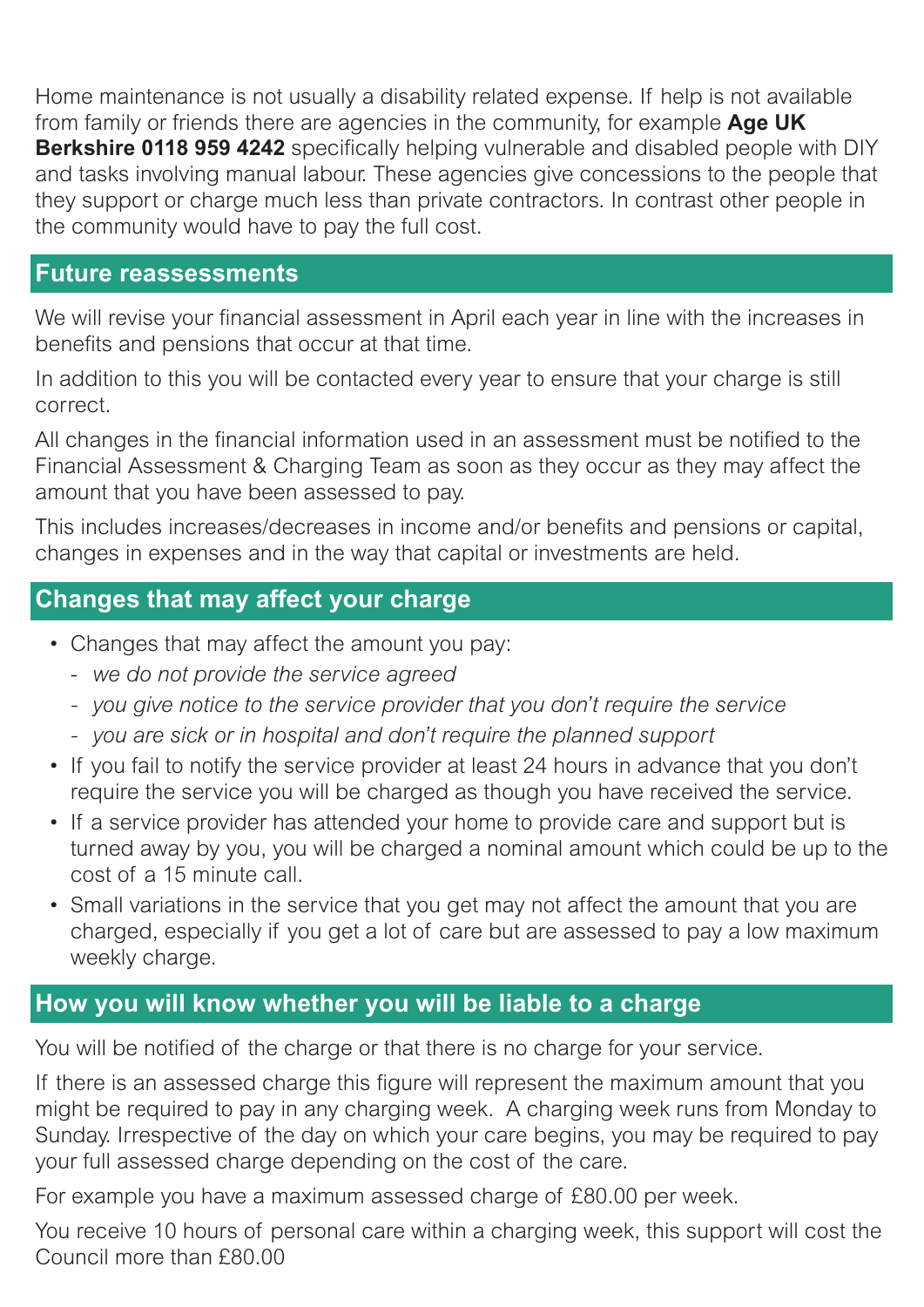You will be charged your maximum weekly charge of £80.00

If you received 2 hours of personal care, this will cost less than £80.00

You would pay the cost of 2 hours of personal care.

In this case if the amount of support increases the amount that you are charged will increase accordingly up to but not above your assessed maximum.

If you are unsure of how this will apply to you, please contact the Financial Assessment and Charging Officer dealing with your assessment.

The Council has a minimum assessed contribution of £1.25 per week - if your weekly assessed contribution is below £1.25 you will not be charged.

#### **Invoices**

You, or a person nominated by you, will receive invoices every four weeks and you will receive thirteen invoices a year. The charges will be for the care you received during the dates shown on the invoice. The reverse of the invoice will include instructions on how to pay.

Invoices can only be raised once a care provider has confirmed the amount of support that you have received. On occasion there they may be a delay in the details of your support being processed that results in a delay in the issue of an invoice. If you have been informed that you will need to contribute towards your care you should ensure that you make provision to pay any invoice even if there is a delay in receipt.

If the invoice is for your contribution towards a Direct Payment you must not pay that invoice from the same bank account that is used to receive your Direct Payments.

## **What to do if you think your financial assessment is incorrect**

The Council has a Charging for Adult Social Care Review and Appeals process - the process is two stage. The first stage is a review of the financial assessment by the Financial Assessment & Charging Team Manager to ensure the assessment has followed the Council's Adult Social Care charging policy and contains no errors. If you are not satisfied with any decision made in the first stage you will be able to progress to the second stage of the process where the case is considered by an appeal panel consisting of senior managers.

If you feel that we have not assessed you correctly please contact the Financial Assessment and Charging Team Manager on **01635 551111**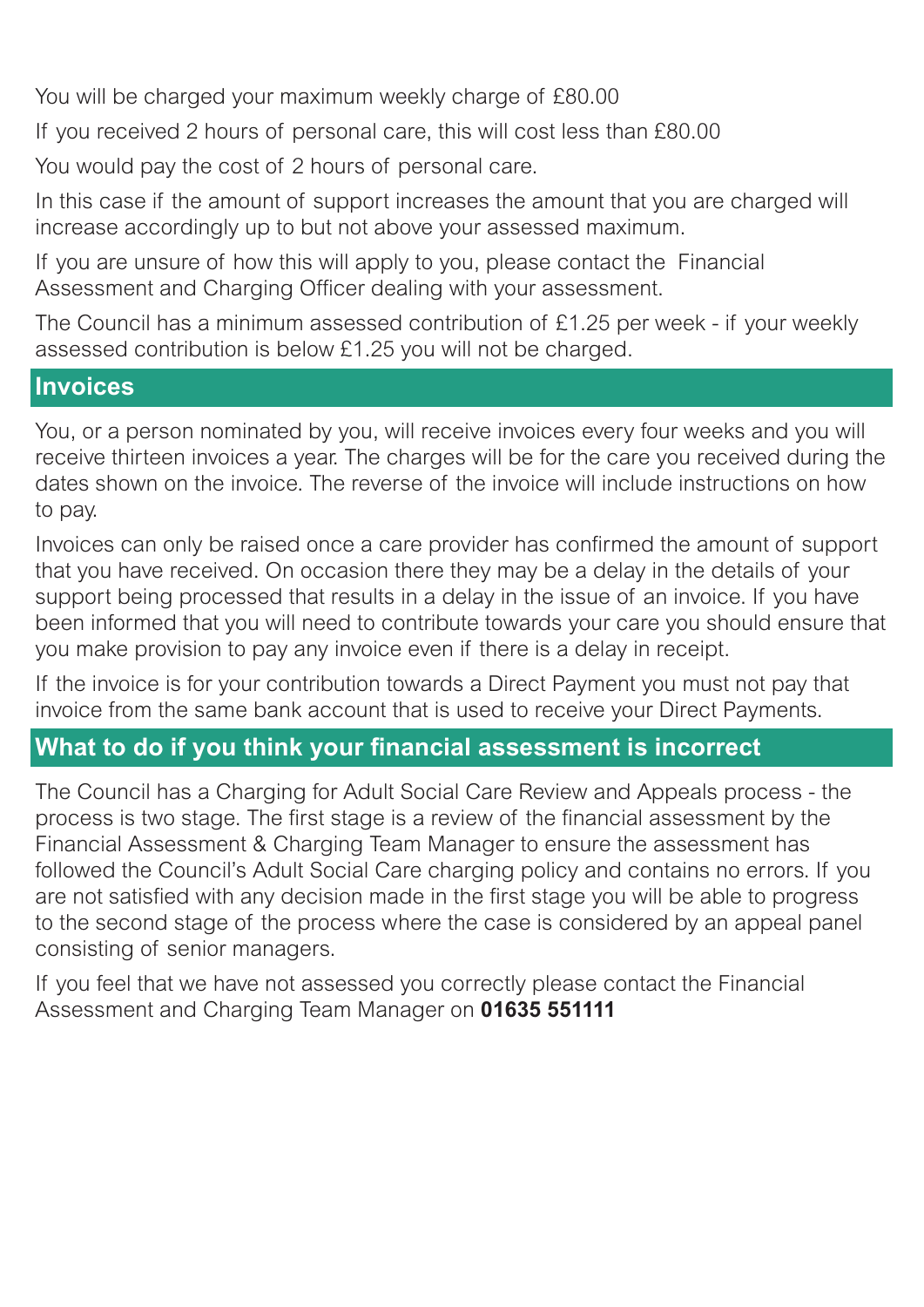## **Where to find independent advice**

If you need further guidance concerning local authority charging for care, independent advice can be obtained from:

- Citizens Advice Bureau
- charities for older people
- solicitors and financial advisors

Details of such agencies and organisations are available from West Berkshire Council's **Adult Social Care Helpline** on Tel: **01635 503050.**

## **Equal Opportunities**

West Berkshire Council is committed to equality of opportunity. We will treat everyone with respect, regardless of race, disability, gender, age, religion or sexual orientation.

If you need this information in a different format, such as audio tape or in another language, please ask an English speaker to contact the Financial Assessment and Charging Team on **01635 551111** or email **adultcare@westberks.gov.uk**